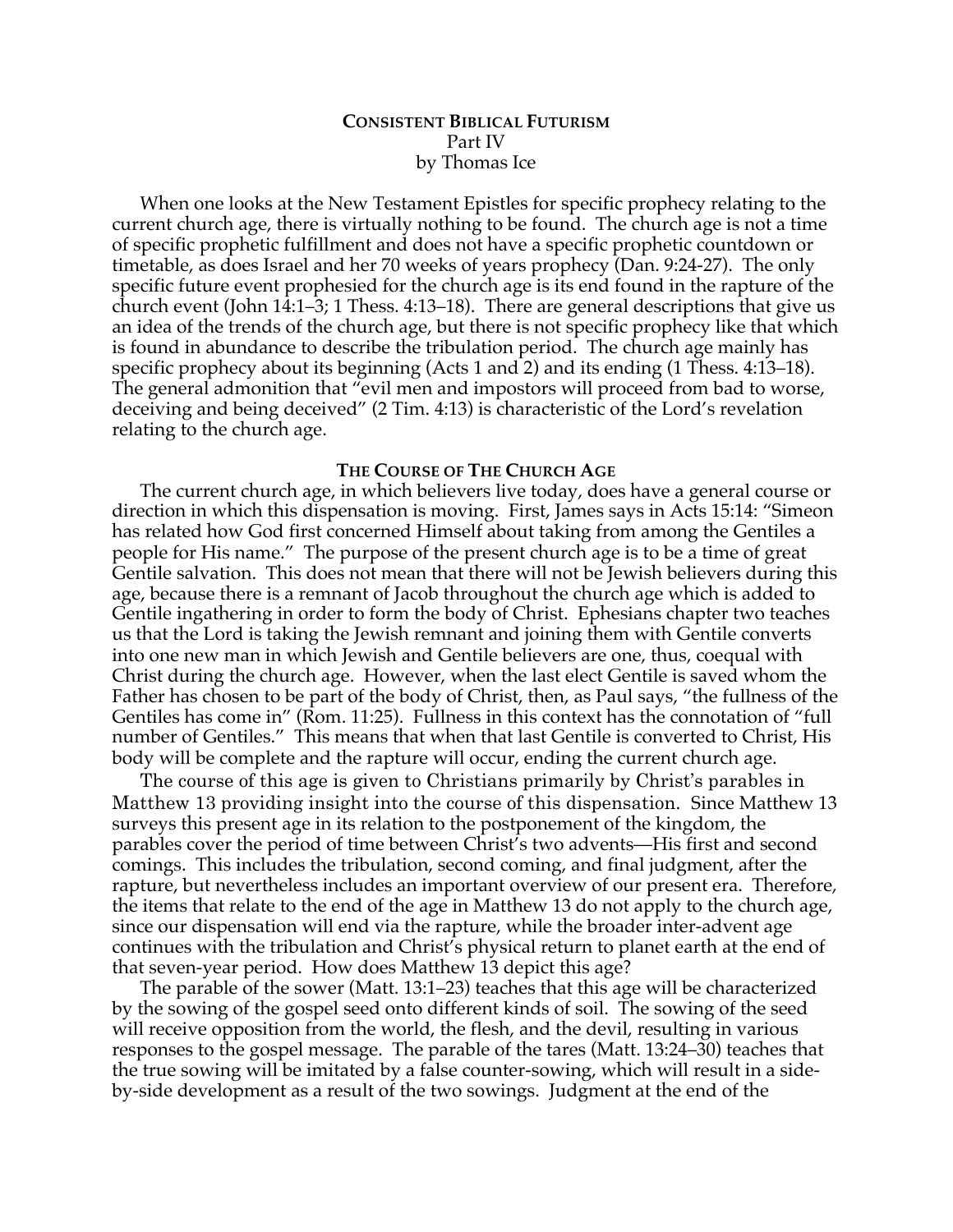tribulation, at least seven-years after the conclusion of the church age will separate the two with the wheat entering the Messianic Kingdom and the tares being excluded. The parable of the mustard seed (Matt. 13:31–32) teaches that there will be an abnormal external growth of Christendom<sup>i</sup> until it becomes a monstrosity, which will become a resting place for birds, who are pictured as agents of Satan. Christendom has been for many years and remains the largest religion in the world today. The parable of the leaven (Matt. 13:33–43) teaches that false teach, represented by leaven, will be introduced into this age resulting in corruption of doctrine. False teaching will grow until it permeates all branches of Christendom. The parable of the hidden treasure (Matt. 13:44) teaches that the treasure hidden is the field representing Israel. It teaches that there will be a remnant that will be saved out of Israel who is scattered around the world during the church age. Yet, there will be Jews coming to Jesus the Messiah during the current dispensation. Finally, the parable of the pearl of great price (Matt. 13:45) teaches that since the pearl originates in the sea and when the sea is used symbolically it represents Gentiles. Thus, the main point of this parable is that Gentiles will also come to a saving knowledge of Jesus as their Messiah. The last two parables in Matthew 13 do not relate to the church age, thus, they will not be dealt with.

## **THE LAST DAYS FOR THE CHURCH**

The New Testament clearly speaks about the last days for the church. Note the use of the following terms that speak of the end of the current church age: *"latter days"* (1 Tim. 4:1); *"last days"* (2 Tim. 3:1; Heb. 1:2; Jam. 5:3; 2 Pet. 3:3); *"last times"* (1 Pet. 1:20; Jude 18); *"last time"* (1 Pet.1:5; 1 John 2:18). A number of New Testament Epistles clearly speak of the condition within Christendom near the end of the church age. Interestingly, virtually all of these comments come from the Epistles written shortly before the death of each Apostle writing (i.e., during the last days of the various Apostles), as if to emphasize the dangers latent during the church's last days. The following is a list of the seven major passages that deal with the last days for the church: 1 Timothy 4:1-3; 2 Timothy 3:1-5; 4:3-4; James 5:1-8; 2 Peter 2:1-22; 3:3-6; Jude 1-25. Every one of these passages emphasizes over and over again that the great characteristic of the end of the church age will be that of *apostasy*. Pentecost concludes: "This condition at the close of the age is seen to coincide with the state within the Laodicean Church, before which Christ must stand to seek admission. In view of its close it is not surprising that the age is called an 'evil age' in Scripture.<sup>""</sup>

The New Testament pictures the condition within the professing church at the end of the age by a system of denials.

- Denial of **GOD**—Luke 17:26; 2 Timothy 3:4-5
- Denial of **CHRIST**—1 John 2:18; 4:3; 2 Peter 2:6
- Denial of **CHRIST'S RETURN**—2 Peter 3:3-4
- Denial of **THE FAITH**—1 Timothy 4:1-2; Jude 3
- Denial of **SOUND DOCTRINE**—2 Timothy 4:3-4
- Denial of **THE SEPARATED LIFE**—2 Timothy 3:1-7
- Denial of **CHRISTIAN LIBERTY**—1 Timothy 4:3-4
- Denial of **MORALS**—2 Timothy 3:1-8,13; Jude 18
- Denial of **AUTHORITY—2** Timothy 3:4<sup>iii</sup>

Dr. Lewis Sperry Chafer, founder and first president of Dallas Theological Seminary, characterized the last days for the church in the following way: